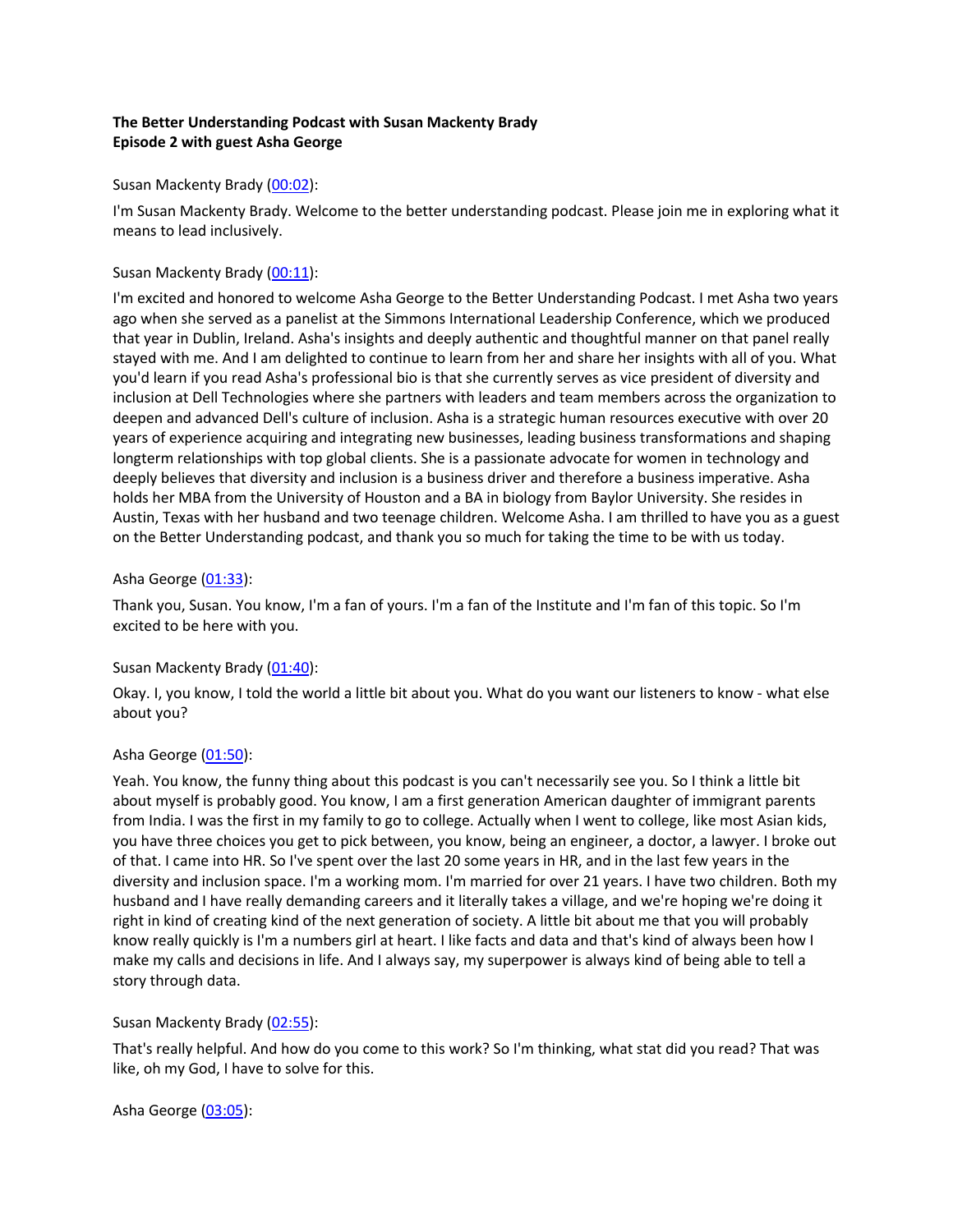I crack up. I had actually no plans to come into this space. I stepped into this DEI space unexpectedly, but it's been an absolute and pleasant surprise and a fun, fun journey to be a part of. You know, most people have these kind of "have-to" kinds of jobs. I have a "get-to" kind of job. I've always been passionate about transformational change. And in this role, I get to do it every day. And so I consider my self quite fortunate because I get to live and breathe it every day. And so in my role, as a diversity inclusion leader, I get to change hearts and minds at scale.

## Susan Mackenty Brady (03:41):

Changing hearts and minds at scale. That just is so cool.

# Asha George (03:47):

It is. It starts off - you start off with just individual awareness. Then it becomes personal learning. And then that transforms to allyship over time. But when you work at a company like the size of Dell, it's like 160,000. It's like a small city. I mean, it's a big population. So transforming at scale. I always say, if you can make change at Dell happen, you're changing the world. And so that's what excites me and fuels me about this job.

## Susan Mackenty Brady (04:12):

Why do we need more inclusion at work Asha? I know one of the things that I'm surprised about is there's been an ever present drum beat and there's a lot of focus. How would you articulate - why all this focus on inclusion?

## Asha George (04:28):

One thing is, you know, as, as we think about social responsibility, driving more inclusion is simply just the right thing to do. And it's hard. It's not hard to imagine that DEI is just practical, but there is a demand and there's a supply. And so I think about it in that perspective. When you're in a business, you're always thinking about what the customer needs. And in my role, if the customers really want to know that they're doing business with a company that literally has a soul, diversity inclusion raises that customer that raises our customer satisfaction scores almost immediately. And part of it is also the face of the customer is kind of changing and they're becoming more diverse and they want to see people that look like them, that speak their language, that they can relate to, that have the same values as them. So you've got that piece kind of in play. And so that's why from a demand perspective that exists.

#### Asha George (05:22):

And then of course the workforce is changing. We actually have more women graduating than men. And then the buying power of our women as a result in minorities is growing exponentially. So as a company, we know that companies with higher gender and ethnicity, we just make more money. And so we often say, Hey, it's a business imperative. The other side of it is the supply. The number of women are growing faster than men in the workforce. And in the tech industry, I don't know Susan, if you've noticed, but you can sit on your couch and you could probably order your groceries, your dress for the weekend, and your takeout all within a 15 timeframe.

#### Susan Mackenty Brady (06:02):

My kids and I, my husband, we do this. We order - we solve 15 needs from the couch in 20 minutes. I guess, for the fun of it or because we could. We used to go out and do stuff. But now of course, we can't.

#### Asha George (06:12):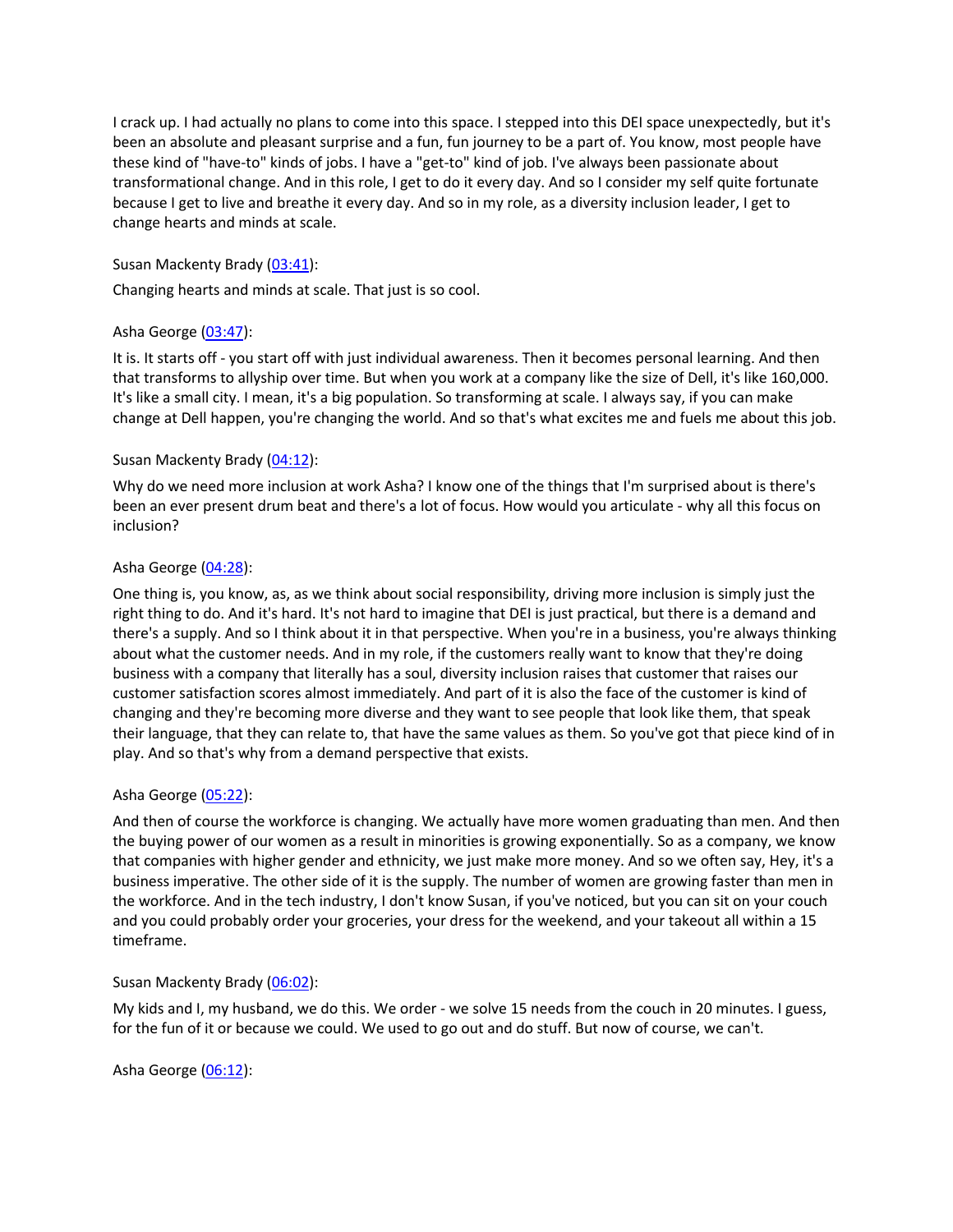Every company has like a tech piece of it. And as a result, for our industry, we're in a war for talent. And the reality is when we talk about the skills shortage, we expect to have like 4.3 million jobs open by 2030. So as you think about that, it's hard to ignore.

Susan Mackenty Brady (06:31): Did you say 4.3 million jobs?

## Asha George (06:33):

Open in the tech industry by 2030. With the current graduation rates, we can't even hit half. We actually believe that if we can cast a wider net, we can not only meet the demand and fill the demand with the diverse talent. We also bring in diversity of thought, which if you think about that diverse talent brings diversity of thought, with diversity of thought, you get innovation. And with innovation you get competitive edge. And in a tech industry like ours, where we move at the speed of light, we've just got to get it right. We often say, Hey, if you don't embrace diversity and inclusion, you're just going to be left behind.

## Susan Mackenty Brady (07:09):

First of all, you just said so much that I want to go back to. But one of the things as I sit here, looking at my Dell computer. Your brand is imprinted on me every single day when I wake up and go to work. I think technology used to be removed for a lot of people. Even the concept of STEM. One of the byproducts of the pandemic, the global pandemic, is everyone is searching for doing things remotely. And our dependence on technology has just catapulted into a different stratosphere, right? How do you see your Dell culture changing? Because as I understood it, you guys always worked from home. And how has the pandemic for your organization impacted how you can include and not. Have you seen a change?

# Asha George (07:59):

Yeah. We had a big work from home culture before, for sure. It was probably about 30%, but over the weekend we went to about 90%. So it went really fast, really quickly. And I would have said we had more flex work schedules where people could come in and go as they needed. But a lot of people were still coming to the office when it made sense for their roles. But what really changed for me personally, as I've watched it, is watching Michael Dell and the ELT kind of open up their homes to us in their calls. You see our ELT kind of in sweatshirts and jeans and you see their dogs, their children, their grandchildren in the picture. When you talk about leading with inclusivity, I think you see that. It makes us feel a lot more safe to share our homes and our thoughts, right? Because it's, your home is a personal place. It's where you go to just unwind. And all of a sudden your home is now your workplace. There is no safe spaces. Inclusivity kind of is coming through whether we like it or not in this world, in a lot of ways.

#### Susan Mackenty Brady (09:04):

Yeah. So there's an adjustment. So that, I guess that leads me to the question is when you think about what leading inclusively means and how when you see it, how would you define leading inclusively?

#### Asha George (09:17):

I always say that if you lead inclusive, you lead inquisitively, the intent is to learn, not judge. The reality is that everyone has a logic that makes sense to them. And just because it's their truth, but it's not yours. It doesn't make it right or wrong. I always tell the story about my parents. You know, my parents believed in arranged marriages and I didn't. They celebrated 46 happy years of marriage. And I can't argue with that. That is their truth. I just celebrated 21 years of mine. And that is my truth. So when you have that open mindset and the ability to accept multiple truths, you're leading inclusively. And I'm not going to say that's easy. It's hard at times, but you've got to kind of learn to kind of open up your brain a little bit to that. And your heart.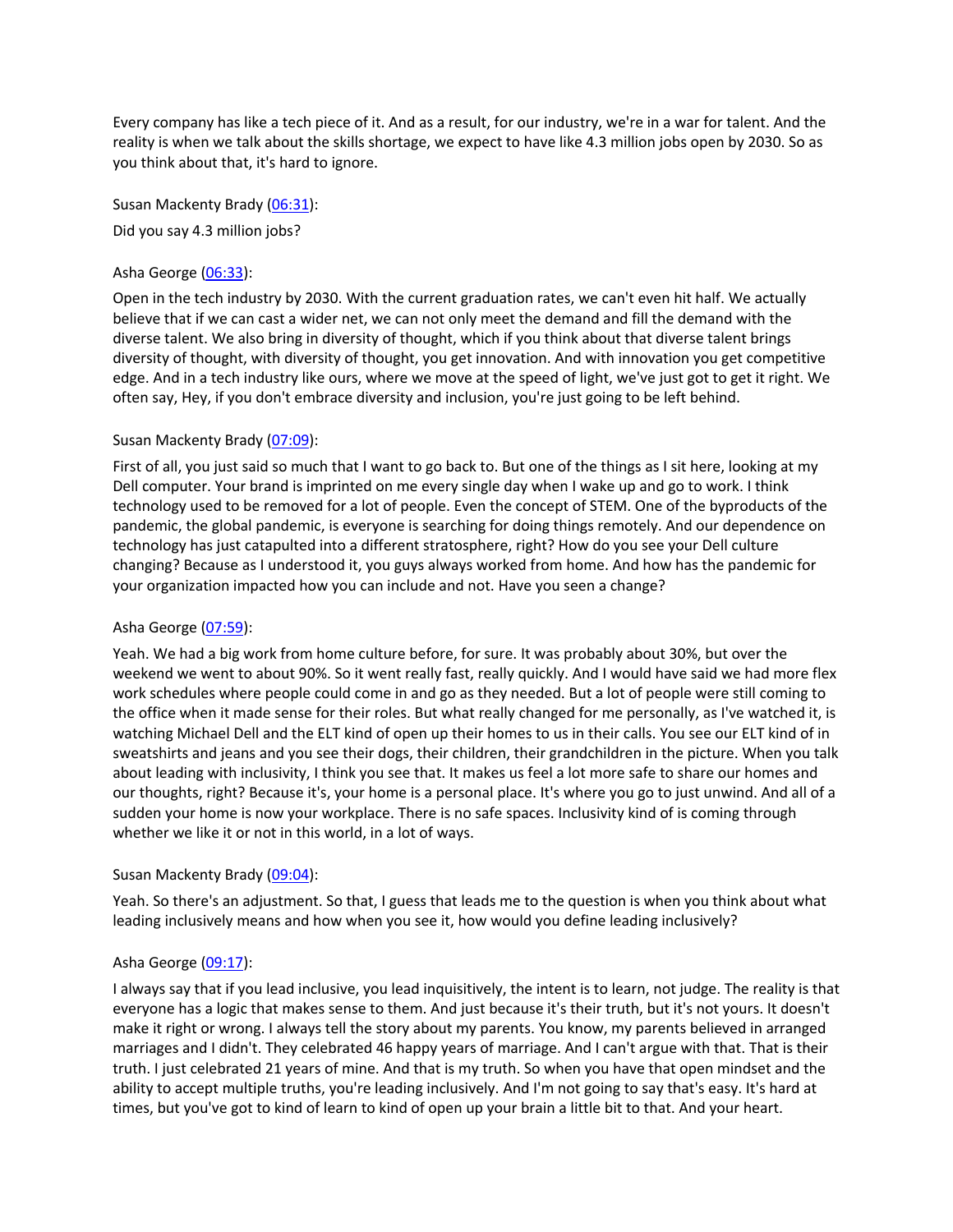#### Susan Mackenty Brady (10:09):

You basically just answered the question of why for an Institute for Inclusive Leadership, why we would name a podcast, the Better Understanding Podcast. If you could click on that one, one more time, what's the role of understanding? How do we cultivate it or for the listener, Asha, who genuinely wants to understand why, why understanding is important? What would you say?

#### Asha George (10:35):

I would say understanding is a journey that we all need to be continually focused on. You need to be deliberate. You need to be intentional. It takes listening more than even stating your own perspective. If you think about even systemic racism, it's existed for over 400 years, right? Susan. But in 2020, you know, you see the murders of George Floyd, Ahmaud Arbery, Brianna Taylor, those racial injustices came to the surface really quickly. And when you talk about understanding, I'm a DEI professional. And even I had to pause and ensure I had a full understanding of what the Black community was going through - in order to really hear directly. And so I took the chance to really go listen to our Black team members. Our teams across Dell coordinated listening sessions to create spaces where people could really safely share their emotions, their needs. And a lot of times the rawness of what they were going through. This was not just impacting them at work. It was impacting their families. It was impacting their children. They needed somewhere to kind of open up as an outlet. This was an opportunity also for our leaders to learn and gain understanding as well. The simplest thing of just checking in, can be so powerful, and when you think about it, and just listen. As a result, progress is just made real through that understanding.

#### Susan Mackenty Brady (12:01):

I'm a big advocate of listening, being sort of probably the number one leadership skill. There is a fear though, right? To be white this summer on the topic of Black lives was, I think, scary because we didn't know what we didn't know.

Asha George (12:17): Right.

#### Susan Mackenty Brady (12:17):

As you and I seek, with many others, to invite conversation, where do you see the biggest stumbling blocks or fears for people on these tough conversations?

#### Asha George (12:30):

Yeah. I had to really give this some thought. Some people believe that there are a finite number of opportunities and have this interpretation that equity and inclusion means that something is being taken from one person to give to another. I would argue that, that's simply not the case. I would probably venture to say, there's probably an infinite number of opportunities for all. It's not that a bigger slice of one pie means a smaller slice for another. It's that the pie just gets bigger. And there's just more opportunities for everyone. And the change has to begin with this understanding that the collective belief, that power, opportunities, success, joy. These are not just pies. There is an infinite number of opportunities that could be accessible by all. So when we talk about this fear, we have to let go of the fear that something's being taken away from us. And instead take action on behalf of all of us. Because I think, you know, revolutions really happen when you bring collective voices together. You need to amplify those voices, celebrate successes, be an ally and help each other. And that's how you got to tackle those fears.

Susan Mackenty Brady (13:42):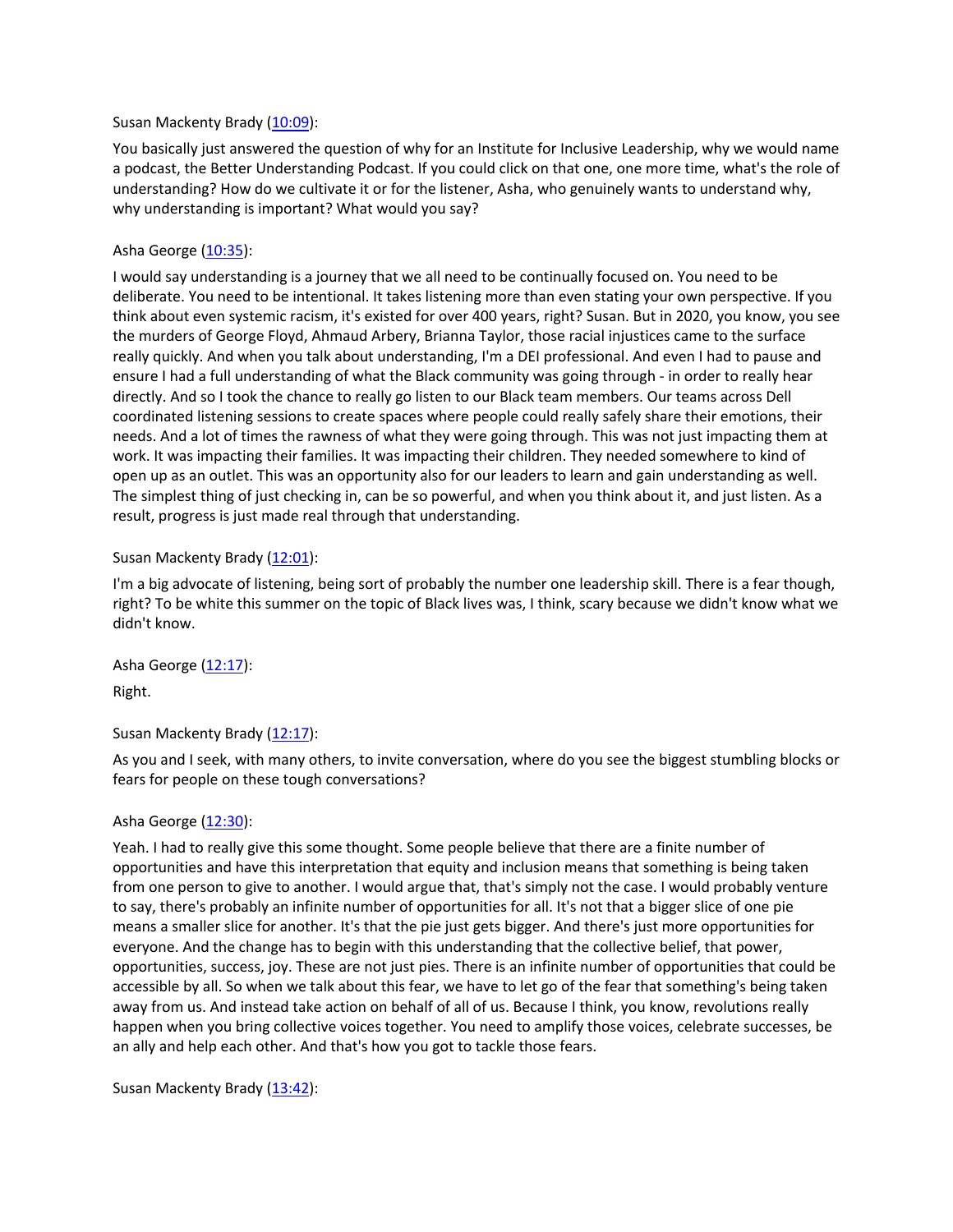Just because we're elevating other underrepresented populations like women into positions doesn't mean that you male or white male, have less opportunity because you have to think about the pie, the greater pie that it's expanding.

Asha George  $(13:57)$ :

Right. Right.

Susan Mackenty Brady (13:58):

Although there is the fear of what's gonna, what's gonna be left for me.

## Asha George (14:03):

It is interesting. We had an executive a couple of weeks ago. He pulled up his chart from two years ago and showed his org chart. It's a fairly homogenous looking group of folks. And then he pulled up his org chart two years later. The size of the org chart had doubled. So the number of people on the org chart had doubled, he then went on and talked about the revenue growth. And then what you saw was the diversity across the org chart. And he said, "This is when I say the pie got bigger." We got, we made more money. And as a result, we had more jobs. And so we created opportunity. And that's really what, when we talk about it, really what it means.

## Susan Mackenty Brady (14:40):

I love that example of how to activate a commitment of diversity in organizational life. So when you think about your own journey and I'll just confess this might've been my favorite part of the entire Dublin Simmons International Leadership Conference. We along with two other awesome panelists, sat down and talked in front of several hundred people about arguably the most vulnerable thing in life. And that is when we felt like we weren't included. Can you share a story about when you felt different and then conversely, a story of when you felt purposely included to bring to life the difference of what it makes for just one human?

#### Asha George (15:25):

Yeah. You know, I'll tell you, you know, kind of my childhood, because I think that really is telling a lot about me. I would venture to say, we all feel the need to kind of mask and cover parts of ourselves. You know? I mean, how many times do you think about it, Susan? Have you adjusted the way you talk or dress or even who you're seeing just because it just would make life easier. You know, it just happens. Or how many times have you said a white lie just to kind of get it out of the way. And so when I think about even my childhood, I was a first generation American kid born to Indian parents in the seventies. It's just a recipe for therapy on all different levels. Because there just weren't a lot of immigrant kids at the time. As a kid, I had very humble beginnings and often kind of played that role as family translator, business negotiator, taught many of my immigrant relatives how to dress and speak.

# Asha George (16:16):

And I was the first in my family to go to college. So I often felt this pressure of being the one to take everyone forward. Like most first-generation kids, I live between two worlds, a life with a very, very traditional family and a completely separate life with my school kids. And the two never really mixed. And you see for my parents, India was home. But for me, Texas was the only home I'd ever known. And so if I think about how I handled it. I never felt like I fit in anywhere. So I did what most kids do. I covered, I covered everything. I don't want to take anything away. I mean, I love my heritage. I love the songs, the food, the clothes. And I love the American heritage. I love the sports, the jeans, the barbecue. I loved it all. But when it came down to it, I just didn't want to do a lot of explaining. I was frankly, just a little lazy. I didn't want to explain, you know,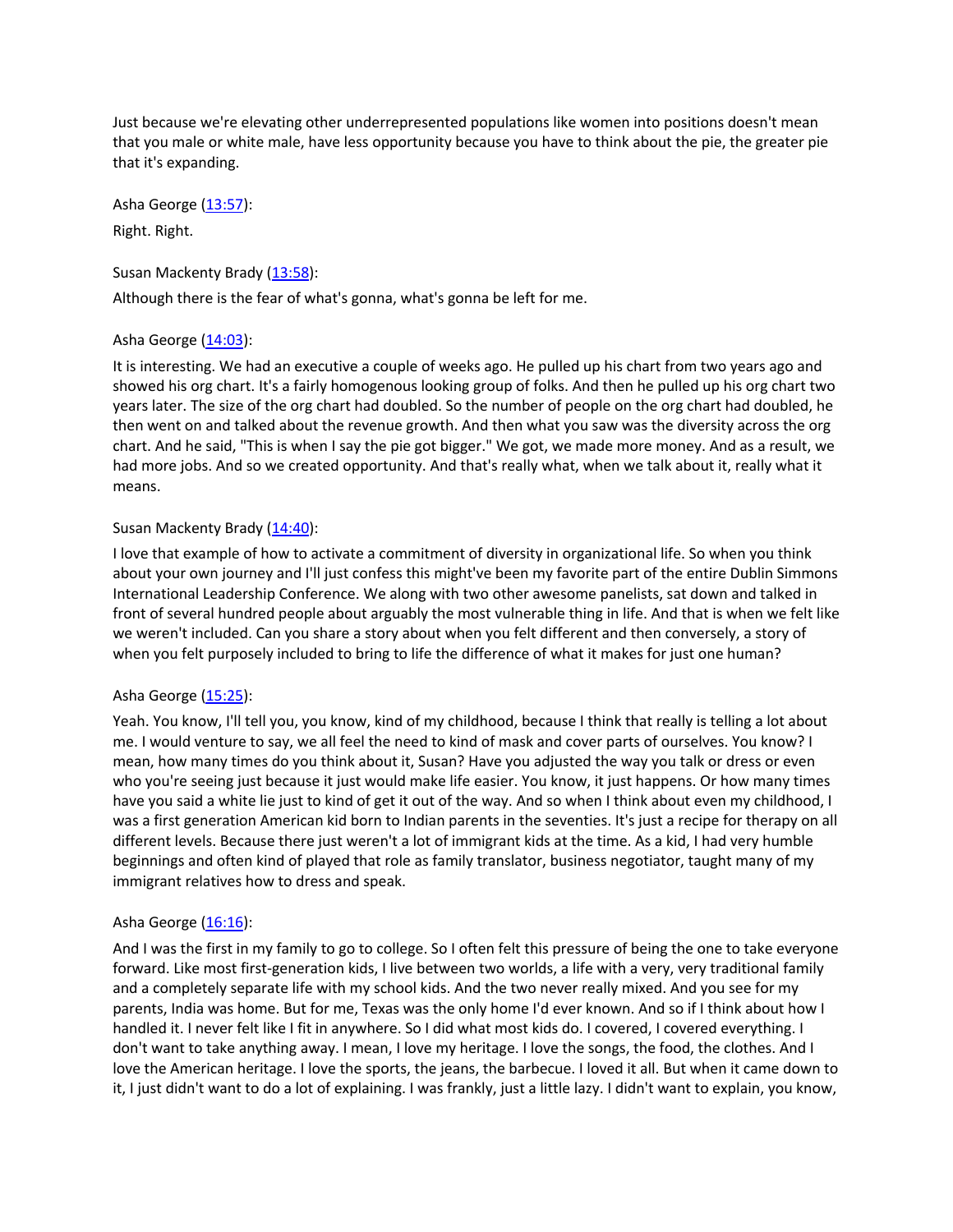why does your house smell like spices? Why do your parents speak in a different dialect? Why do you can't do things like we can? It just was a lot of work.

Susan Mackenty Brady (17:15):

For our listeners who might not know what covering means. Can you say what that is? And give us an example of covering?

Asha George (17:22):

Covering is masking parts of yourself to just be able to kind of fit in. And a lot of times it's ways to hide parts of yourself because you think you're not going to be accepted. And so that's really what I was really focused on is just trying to cover all those. I'd keep everything very separate because I didn't want to have to explain it all because I knew that my logic wasn't their logic and it just wouldn't be easy for others to understand.

Susan Mackenty Brady (17:49):

How did that shape you growing up in this duality?

Asha George (17:52):

I remember this moment. I have to tell you this one. You'll laugh, because it's hilarious. We had a Go Texans day in first grade. I begged and begged and begged my dad and said, can I get a Go Texans outfit, the cowboy hat, the whole thing? And I cried and said, I want to be an American. And my dad, we were really not well-off folks at the time. So, you know, money was kind of hard to get, but he waited until he got his paycheck on Thursday night, the event was on Friday. He went and bought me an outfit. I remember it being one of the proudest, even to this day, one of the proudest moments of my life. You see, like for a moment, I wasn't living like a double life. I lived a life where I was Indian and American all at the same time. And it was very proud. Right. And so when you think about diversity and inclusion, it's just more than what we do. It's kind of who we are. We have all these intersectionalities. Some of these things, you can see. Some of these things you don't.

Susan Mackenty Brady (18:45): Ohh.

Asha George (18:45): But we shouldn't have to choose one for another. Right?

Susan Mackenty Brady (18:50):

I will tell you that does not make me laugh. It makes me want to cry, because I can totally picture you in your little outfit.

Asha George (18:57):

I was very proud. I was very proud and my dad got the outfit from the grocery store. So you can tell how high end it was. But I was very proud.

Susan Mackenty Brady (19:09): Okay, Asha. So do you have a picture?

Asha George (19:11):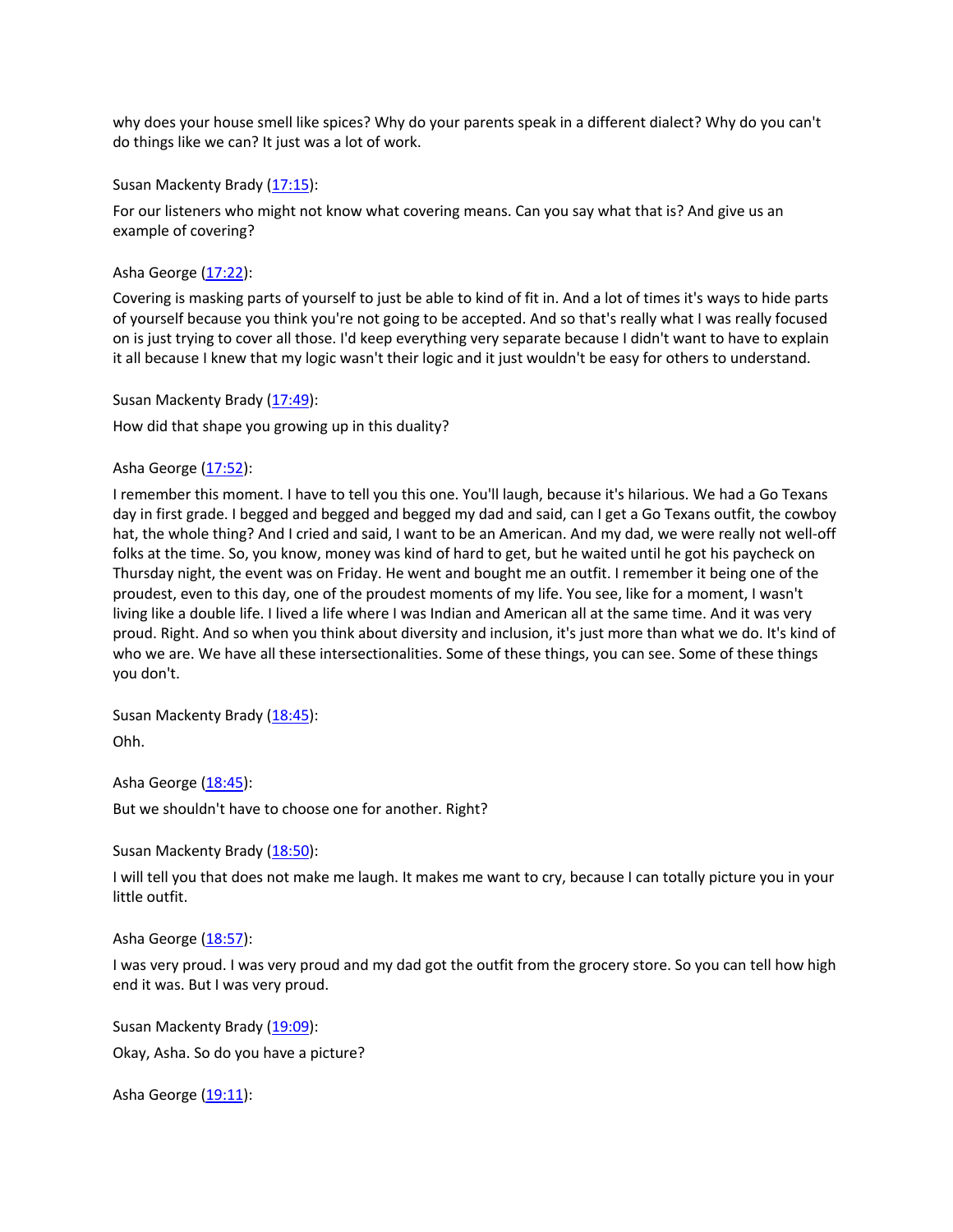I do. And I will send it to you. I'm happy to. You will have a ball of laughs.

## Asha George (19:16):

But I think one of the cool things about this is I covered a lot as a kid, but here was my wake-up call. I was never alone. Everyone covers in some form or fashion. But you are your most, best engaged, happiest self when you let those covers go. And that's really why, I shared that example. We have to let people see you, see all of you. Let them see you, the warts and all, and kind of let that, that idea of perfection go because in the imperfections is where you kind of see that compassion. And I think that just tells a little bit about me. What it means to not cover is really kind of freedom in the end.

## Susan Mackenty Brady (19:56):

So I promised myself when I launched this podcast, I wouldn't use buzzwords that might frankly turn people off from listening. And I think if there's one sort of shadow side that I can share that I believe we've done in the DEI profession is we've used language that sadly doesn't invite in people to learn as much as potentially unintentionally makes people feel wrong or scared that they're going to do it wrong. And one of those buzz words for me, and just talking to a lot of men, is privilege. What just occurred to me as I was listening to your story is when we talk about privilege, we talk about the less you have to cover. The more privileged you are, the less you have to think about being authentic. Being yourself means you're probably what is familiar and in the majority, right? What do we see as ubiquitous for power? Those people who are in charge, what's it like for you now? Like let's come to 2021 and here you have this really important strategic role at one of the world's biggest companies in the fastest growing industry on the planet. What's it like to navigate as you?

## Asha George (21:13):

Well, as you grew up in this kind of age where you're trying to always figure out how to fit in. And I love your conversation about privilege, because I think every one of us has privilege. Some more than others, but we all have it. People at work, they say, well, I had humble beginnings. I said, yeah, but you know how to write a resume because you work at Dell. You know how to read a P and L statement because you work at Dell. You know how to read and write - that's privileged. And for a lot of people that we don't always recognize. And so I think that there's power in leveraging that privilege for others. When I look at Dell, my role and career at Dell, one of the things that I get to play as a role with our employee resource groups, I have 54,000 people that really take that passion and energy and really drive it into our customers, our community, and our business, so that I get to work at a place where I get to be myself.

# Asha George (22:07):

And when I think about why that is so powerful - you know, when we look at each other, we kind of make a bunch of assumptions. But there are parts of me you see. And there's parts of me that you don't see. I have a disabled niece. I have a veteran brother. Those are things that people don't naturally assume. So when I think about my role at Dell, the power that I have is creating those spaces for people to bring their best selves to work and then to look back on their careers at Dell and say that was a great place to work because I got to be myself and I contributed the best version of myself when I was there. So I kind of think about my role at Dell.

#### Susan Mackenty Brady (22:47):

So maybe building on that, what is the most important skill we can practice that will lead to more inclusivity?

# Asha George (22:54):

I really believe it's self-awareness. Particularly awareness of our own unconscious biases is the most important skill that we could use to lead inclusively. We all have biases. We just need to be aware of them. Listening, empathy, understanding are all part of that process. But until we kind of learn what our biases are,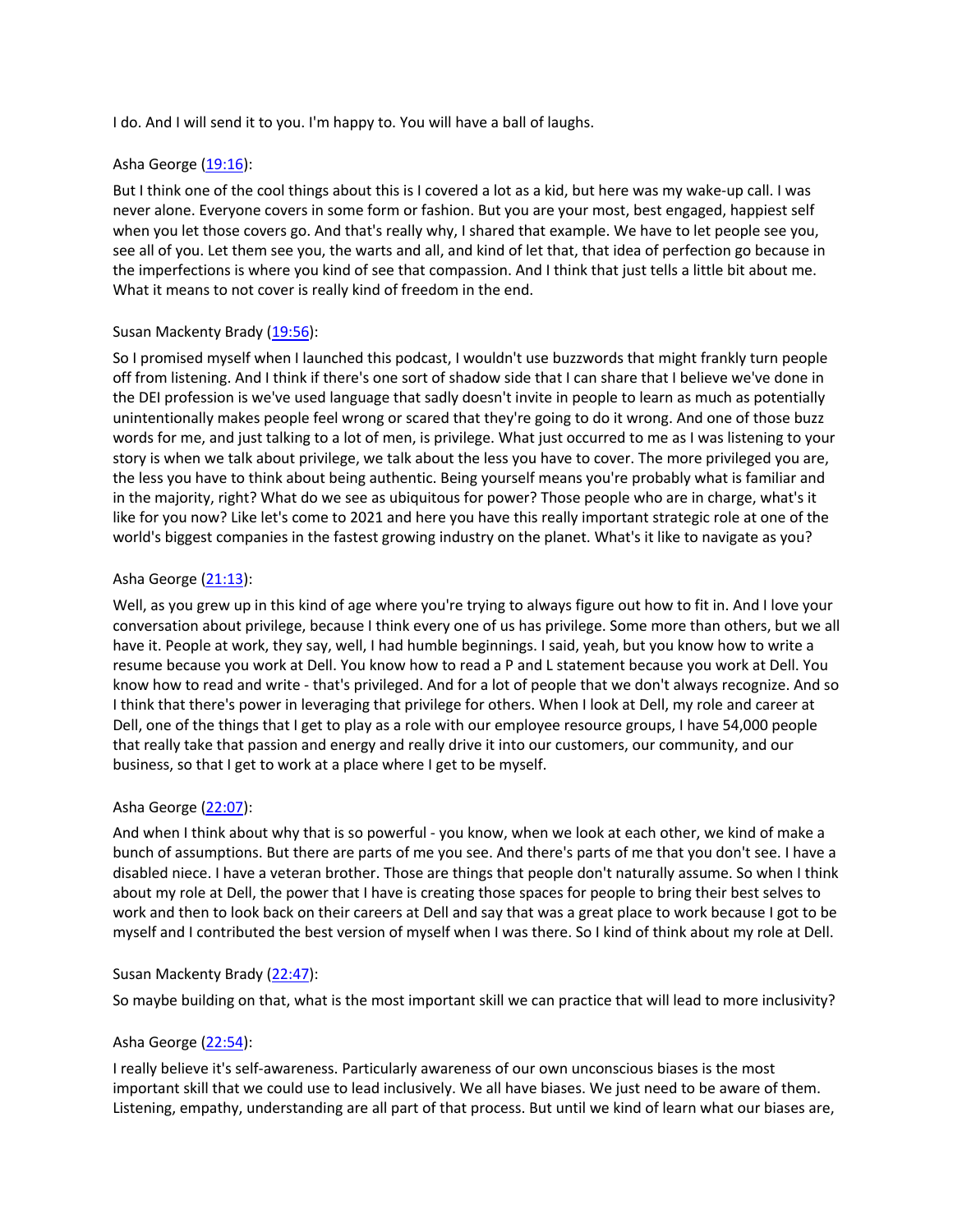you can't move to those next steps. The reality is this journey's really uncomfortable. And Susan it's sometimes very scary. We don't know all the answers. Otherwise, we already would've solved all of this. You have to choose to sit in those uncomfortable conversations and learn how to get comfortable. Our unconscious biases are what most would make this conversations hard. But if those conversations are the spaces we need to learn and grow, that'll make us more inclusive people overall.

## Susan Mackenty Brady (23:42):

When I'm noticing my own bias and picturing, grabbing it and saying, whoa, any tips for leaders and our listeners about being more conscious? Then there's the next thing about doing something once you are conscious?

## Asha George (23:56):

Yeah. Well, I have biases. I don't even know them half the time, but you know, what I do with my team at work is I give them permission to call me out on it. And I don't care if they do it publicly, just call me out on it. Because for me, I want to be caught in the moment and I want to catch myself before. Because you don't, you're so unaware. Right? And so giving permission to people. And you've got to define how you want to be told. Do you want to be pulled to the side? Do you want to be called out in the moment? Do you want to be told 10 minutes later? The next day, when you reflect at the end of the day? You've got to define what that looks like. But you've got to create your board of directors, of people around you that will be those truth tellers for you, and you be the board of directors for others. And that's, I think how that changes.

## Susan Mackenty Brady (24:43):

You just put a piece of puzzle in the old big puzzle that was missing for me. And, and it goes like this. The reason why seeking to better understand, and frankly leading inclusively is so hard is because it requires that we get comfortable not knowing. They getting comfortable, being uncomfortable is actually - Oh my gosh, I didn't mean it to come out that way. Or I wasn't aware that that was offensive or it's actually being potentially wrong. And then being righted, which is really painful, especially for people who have pride, ego, don't love vulnerability. You know, it's like one big journey of vulnerability, right? What I'm hearing you say, the more that we can model this, especially leaders, tell me the truth about how I show up and what I might not be seeing. And then I, as a leader, need to check in about that. That's what I heard you say.

#### Asha George (25:36):

Yeah. Take a moment and kind of reflect and change.

#### Susan Mackenty Brady (25:38):

Yeah. Awesome. I want everybody in every organization to feel the way you feel, which is - I can be me and I belong. Right? What do you wish to leave people with? What actions do you suggest our listeners take to continue their own journey of understanding about inclusion?

#### Asha George (25:58):

Each of us is incredibly unique and special. So when we talk about inclusion, the only way to truly, truly be successful is celebrating those differences and working together. So what I would tell people is that you can't have a conversation without Asha, without her telling you want to go do. Just the way I am.